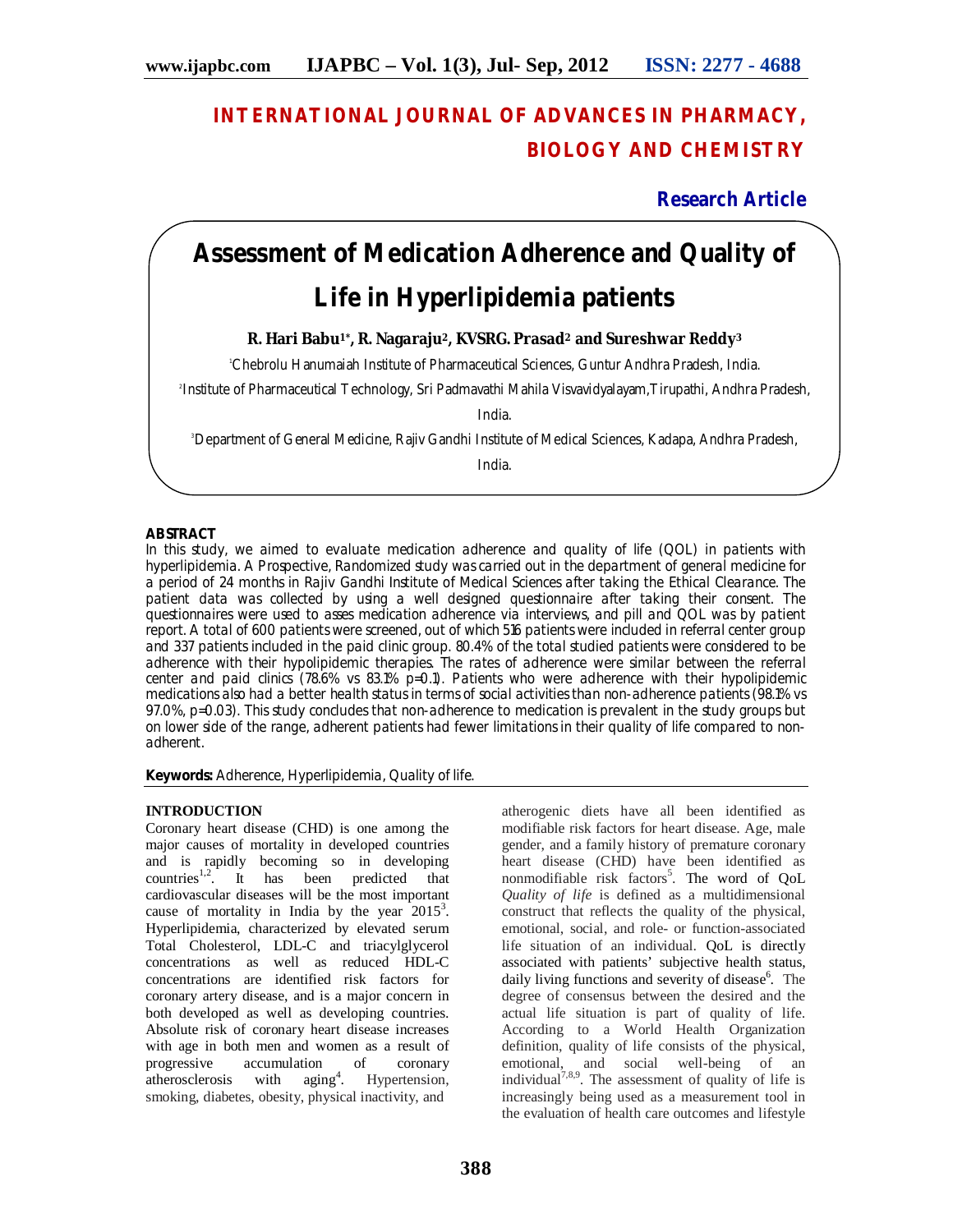status<sup>10</sup>. There are several systems for evaluating quality of life. These range from the general (Medical Outcomes Study 36-Item Short-Form Health Survey24) to the disease-specific $11$ . We included Dartmouth COOP functional health assessment charts for quality of life assessment<sup>12</sup>, because it is generalizable, simple to administer, reproducible, and validated. The COOP/WONCA has been specifically designed to be practical and to be of clinical value when used in a busy clinical setting and it covers a core set of functional aspects including physical fitness, feelings, daily and social activities, changes in health, and overall health. Patients were asked to rate against a 5-point scale for each aspect. The purpose of present study was to assess the medication adherence and QOL in hyperlipidemia study population.

# **METHODOLOGY**

The study was an open prospective, randomized study of 516 ambulatory patients attending Department of General Medicine & Cardiology, Rajiv Gandhi Institute of Medical Sciences, a tertiary care health facility in Kadapa, South India. After obtaining an ethical approval from the ethical Committee, this study was conducted for 24 months between 2nd Nov 2008 and 31st Oct, 2010. Patient were randomized into referral center and paid clinic group based on their consultation with physician. Patients attending the referral center during free of service consultation were enrolled into referral center group and visiting during pay service are enrolled into paid clinic group. The objectives of the study were explained to patients in both the groups, consent were obtained and were interviewed face to face collecting their sociodemographic details, medication adherence, and quality of life and entered in the questionnaire. Adherence scores range from 0 to  $100\%$ ; <80% of medications taken was used as the cutoff for nonadherence in this study. Pill counts of all medication prescribed to each patient were conducted. Patients reported number of pills remaining in bottles and other containers (Tablet strips) for each medication. Adherence to medication was calculated as percentage of doses removed/doses prescribed x 100. The COOP/WONCA chart covered a core set of functional that evaluates QOL across four areas: physical, emotional, social, and health. Items are reverse scored and transformed to a 0–100 scale, with higher scores representing better QOL. Descriptive statistical analysis has been carried out in the present study. Non–parametric continuous data that could not be successfully transformed into normally distributed data were analyzed by Mann– Whitney test, McNemar's test whereas categorical data, such as gender were analyzed by Chi – Square  $(x^2)$  test.

# **RESULTS**

Out of six hundred patients were identified in the study. 84 patients were excluded due to administration of drugs by care givers (n=58), refusal to enter the study  $(n=22)$ , presence of functional impairment  $(n=3)$ , and patient death  $(n=1)$ . As a result, 516 patients included in the referral center group. Three hundred and fifty Three hundred and fifty patients were identified and recruited during the same study period in paid clinic group. Among them, 13 patients were excluded due to drug administration by care givers  $(n = 10)$ , and refusal to enter the study  $(n=3)$ , As a result, 337 patients included in the Paid clinic group. Table.1 gives the sociodemographic details of hyperlipidemia patients. Out of total 853 patients enrolled in the study, 490 patients were female patient. 363 were male patients. Maximum number of patients' were from 40 to 60 years of age followed by above 60 years, and 20 to 40 years respectively. 169 illiterate patients were present in referral center group, 544 were educated and 51 patients were highly educated. Majority of hyperlipidemia patients (>40%) in the study were from retired group followed by house wives and least are  $(0.3\%)$ students. 49 patients in referral center were smokers as compared to 25 patients in paid clinic. and all these patients were males. 43 male patients were having a habit of alcohol drinking in referral center and 20 in paid clinic. 80.4% of the total studied patients were considered to be adherence with their hypolipidemic therapies. The rates of adherence were similar between the referral center and paid clinics  $(78.6\% \text{ vs } 83.1\% \text{ p=0.1})$  shown in Table.2. The adherence rate decreased with increasing number of hypolipidemic drugs. Eightyfour percent (430 out of 512 patients) of the patients taking one hypolipidemic drug were considered to be adherence. This percentage dropped to 75% (252 out of 336 patients) in patients taking two or three hypolipidemic drugs and further decreased to 40% (2 out of 5 patients) in patients taking two or three hypolipidemic drugs and other chronic drug use. Among the nonadherence patients (n=167), thirteen percent had persistence problem (i.e. taking <80% or >120% of the prescribed amount) (15% in Referral center vs 12% in Paid clinic, p=0.21). Besides, fourteen percent had incorrect knowledge of prescribed drug dosage, 28.1% had incorrect knowledge of dosing frequency, and 20.4% had incorrect knowledge of both the drug dosage and dosing frequency, Nineteen percent had tried to modify the dosing regimen by themselves. Another 18% had knowledge problem of the regimen and modified therapeutic regimen. Table.3 presents the results on each aspect of Qol in the two study groups. Using percentage of patients with scores ranging from moderate to very good as an indicator, patients attending paid clinic had a better health status in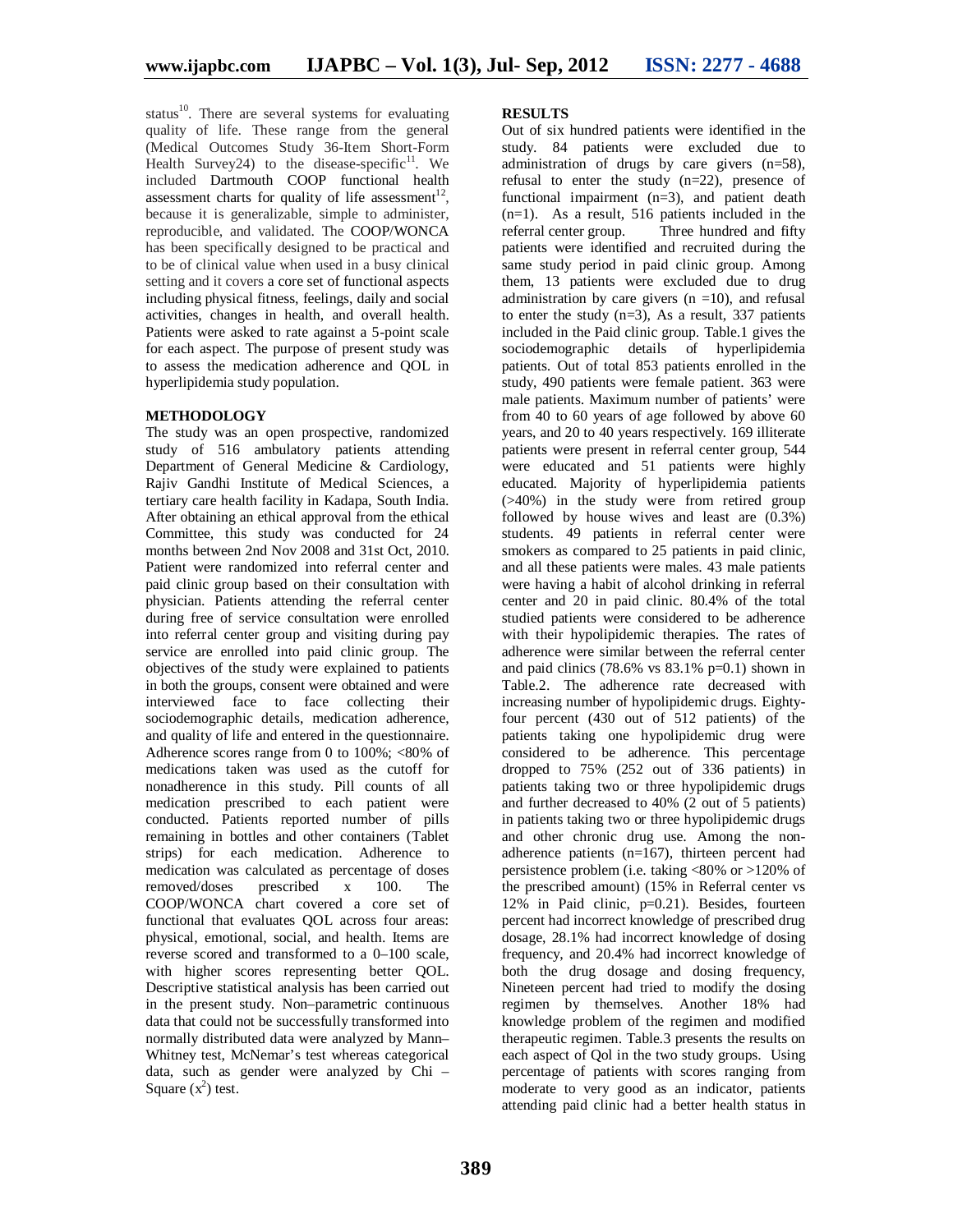most aspects including physical fitness, feelings, daily activities, social activities, and overall health than patients attending the referral center. Patients who were adherence with their hypolipidemic medications also had a better health status in terms of social activities than non-adherence patients (98.1% vs 97.0%, p=0.03).

### **DISCUSSION**

Non-adherence to medication is a major obstacle with chronic therapies that have been reported in many overseas studies <sup>13,14</sup>. Base line characters of hyperlipidemia patients were analyzed between the study groups and 74 to 75% of patients were in the age group of 40 to 60 years. There was no significant difference in age distribution indicating that subject sample in both groups is homogenous. Females were more often affected than males as there were 42 to 57% in the study groups. This is similar to the hospital based studies of  $1<sup>5</sup>$ , in which majority of patients were females (36%). Socioeconomic status is an important risk factor, indirectly reflecting the medication adherence of the hyperlipidemia patients. Socioeconomic status was determined by Kuppuswamy classification based on three variables in urban community namely education, occupation and income<sup>16</sup>. In the present study hyperlipidemia was commonly encountered in middle socioeconomic class (56 to 59%) followed by lower class (34 to 38%). Hyperlipidemia patients with high socioeconomic status were least in number (7%). There was no significant difference found in socioeconomic status in study groups. A population based cohort study to examine whether socioeconomic status is associated with hyperlipidemia concluded that, middle socioeconomic status is a strong risk factor for hyperlipidemia<sup>17</sup>. The prevalence of nonadherence in our study was about 20% (overall 19.6%, 21.4% in referral center group, 16.9% in paid clinic group, p=0.10). Our finding is on the lower side of the range reported in other studies $^{18}$ . This may be related to the fact that non-adherence was especially prevalent amongst the newly diagnosed hyperlipidemia patient e.g. within the first year of diagnosis who were not included in our survey. Beside, those patients with higher motivation in drug taking might be more likely to participate in the survey.

In the present study adherence rate decreased with increasing number of hypolipidemic drugs. 84% of the patients taking one hypolipidemic drug were

considered to be more adherent compared to 75% taking two or three hypolipidemic drugs and 40% taking two or three hypolipidemic drugs and other chronic drug use. This is similar to studies on large patient population in clinical practice<sup>19</sup>, showing increase in number of drugs decreases adherence to drugs. Although the prevalence of non-adherence in patients attending the two different settings was similar, patients attending referral center had a more complex pattern of non-adherence. 26% of patients from the referral center had attempted to modify their regiments in addition to having poor knowledge about them. This is in contrast to only 2% of patients from the paid clinic with the same problem (p=0.001). This could be explained by a number of factors. Patients in the referral center group were older; more debilitated and received more medications than the paid clinic group patients. It requires a higher level of skills to schedule the more complicated dosing regimen properly. Besides, the inadequate communication between physician and patients in referral center group might also explain patients' poor knowledge. This miscommunication occurred most frequently when physician modified treatment regimen. As a result, patient might still follow the wrong regimen from the previous visit. Among the six aspects in the functional status assessment, the ratings for social activities was found to be marginally better in adherent than non-adherent patients (percentage with moderate to very good ratings 98% vs 89%, p=0.3). This finding suggests that adherent patients had fewer limitations in their social activities with family, friends, neighbors, or groups. They might also reflect a better family and/or social support in the adherent patients. In this regard, social factors have been identified to positively affect patient medication adherence in different studies<sup>20</sup>.

## **CONCLUSION**

This study conclude that nonadherence to medication is prevalent in the study groups but on lower side of the range compared to other studies. Adherence rates decreases with increase in number of drugs. Communication between physician and patients should be encouraged to enhance adherence and adherent patients had fewer limitations in their quality of life.

# **ACKNOWLEDGEMENT**

The authors thanks to Rajiv Gandhi Institute of Medical Sciences, Kadapa to carry out this work.

#### **Table.1: Sociodemographic details of the study groups**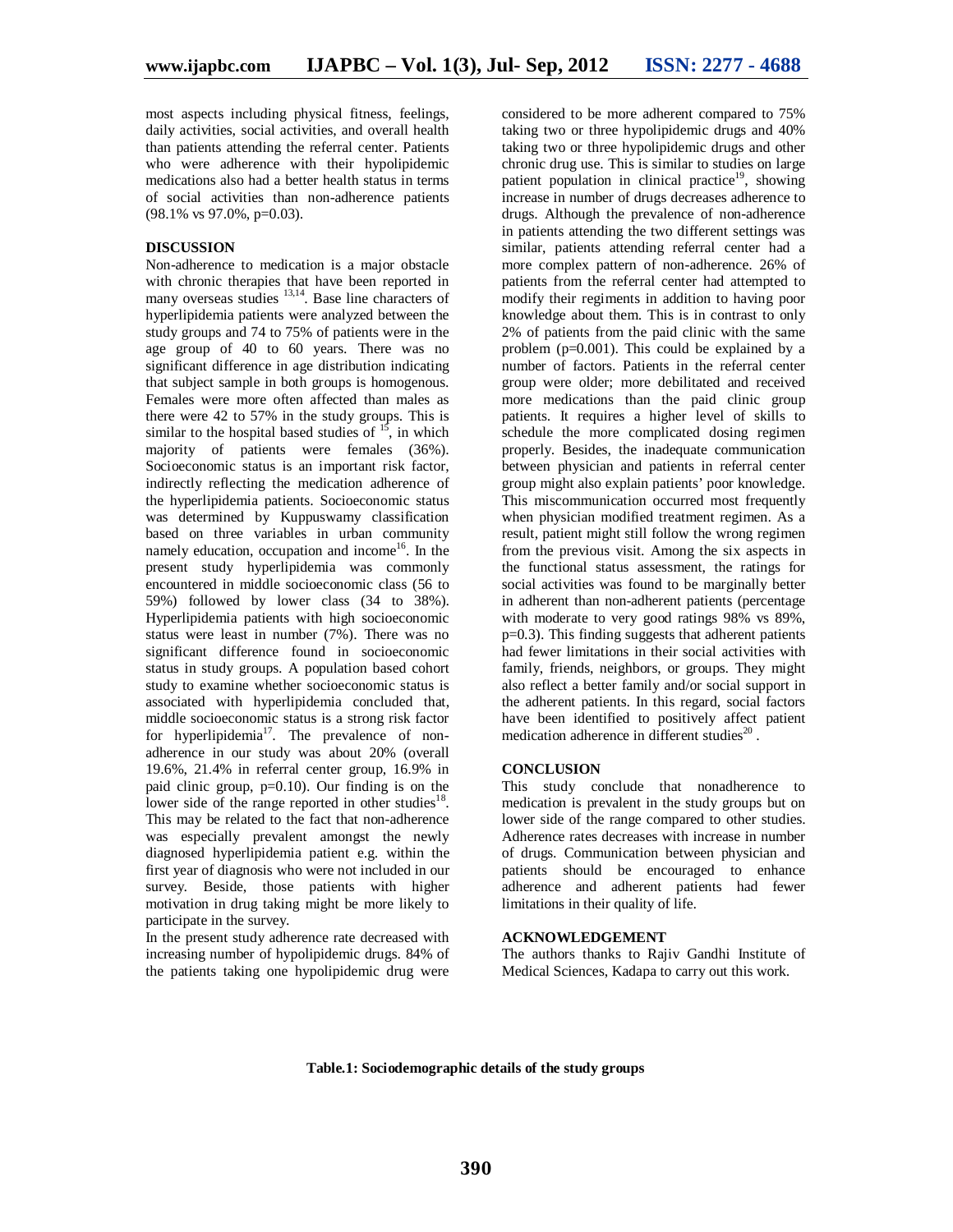| Sociodemographic<br>variables | <b>Total study population</b><br>$(n=853)$ | Referral center group<br>$(n=516)$ | Paid clinic group<br>$(n=337)$ | $P$ -value |
|-------------------------------|--------------------------------------------|------------------------------------|--------------------------------|------------|
| $20-40$                       | $48(5.6\%)$                                | 24(4.65%)                          | $17(5.04\%)$                   | 0.15       |
| $40 - 60$                     | 611(71.6%)                                 | 386(74.81%)                        | 256(75.97%)                    | 0.17       |
| >60                           | 194(22.7%)                                 | 106(20.55%)                        | 64(18.99%)                     | 0.15       |
| Male                          | 363(42.5%)                                 | 225(43.6%)                         | 138(40.9%)                     | 0.44       |
| Female                        | 490(57.4%)                                 | 291(56.4%)                         | 199(59.0%)                     | 0.15       |
| Nil                           | 258(30.2%)                                 | 169(32.7%)                         | 89(26.4%)                      | 0.49       |
| Intermediate                  | 544(66.8%)                                 | 314(60.9%)                         | 230(68.1%)                     | 0.17       |
| Graduation                    | 51(5.97%)                                  | $33(6.4\%)$                        | $18(5.3\%)$                    | 0.53       |
| Employed                      | 217(25.43%)                                | 94(18.2%)                          | 123(36.5%)                     | < 0.001    |
| Unemployed                    | $16(1.9\%)$                                | $11(2.1\%)$                        | 5(1.5%)                        | 0.53       |
| Retired                       | 338(39.6%)                                 | 238(46.1%)                         | 100(29.7%)                     | < 0.001    |
| House wife                    | 258(30.2%)                                 | 156(30.2%)                         | $102(30.3\%)$                  | 0.99       |
| Student                       | $3(0.3\%)$                                 | $3(0.6\%)$                         | $0(0\%)$                       | 0.28       |
| Smoking                       | 74(8.7%)                                   | 49(9.5%)                           | $25(7.4\%)$                    | 0.29       |
| Alcohol drinking              | $43(5.0\%)$                                | $23(4.4\%)$                        | $20(5.9\%)$                    | 0.34       |



**Table 2: Pattern of patient medication non-adherence between study groups**

|                                                                         | <b>Total study population</b><br>$(n=167)$ | Referral center<br>group<br>$(n=110)$ | Paid clinic<br>group<br>$(n=57)$ | p-value * |  |  |  |
|-------------------------------------------------------------------------|--------------------------------------------|---------------------------------------|----------------------------------|-----------|--|--|--|
| Incorrect knowledge of regimen                                          |                                            |                                       |                                  |           |  |  |  |
| Incorrect drug dosage                                                   | $24(14.4\%)$                               | $21(19.1\%)$                          | $3(5.3\%)$                       | 0.02      |  |  |  |
| Incorrect dosing frequency                                              | 47(28.14%)                                 | $18(16.4\%)$                          | 29(50.9%)                        | < 0.001   |  |  |  |
| Incorrect drug dosage and dosing<br>frequency                           | $34(20.4\%)$                               | 23(20.9%)                             | $11(19.3\%)$                     | 0.81      |  |  |  |
| Attempt to self-modify regimen                                          |                                            |                                       |                                  |           |  |  |  |
| Self-modify dosage regimen                                              | $32(19.2\%)$                               | 19(17.3%)                             | 13(22.8%)                        | 0.39      |  |  |  |
| Incorrect regimen knowledge and attempt to modify dosage regimen        |                                            |                                       |                                  |           |  |  |  |
| Self-modify regimen and knowledge<br>problem on dosage and/or frequency | $30(18.0\%)$                               | $29(26.4\%)$                          | $1(1.8\%)$                       | 0.001     |  |  |  |

\*Chi- square test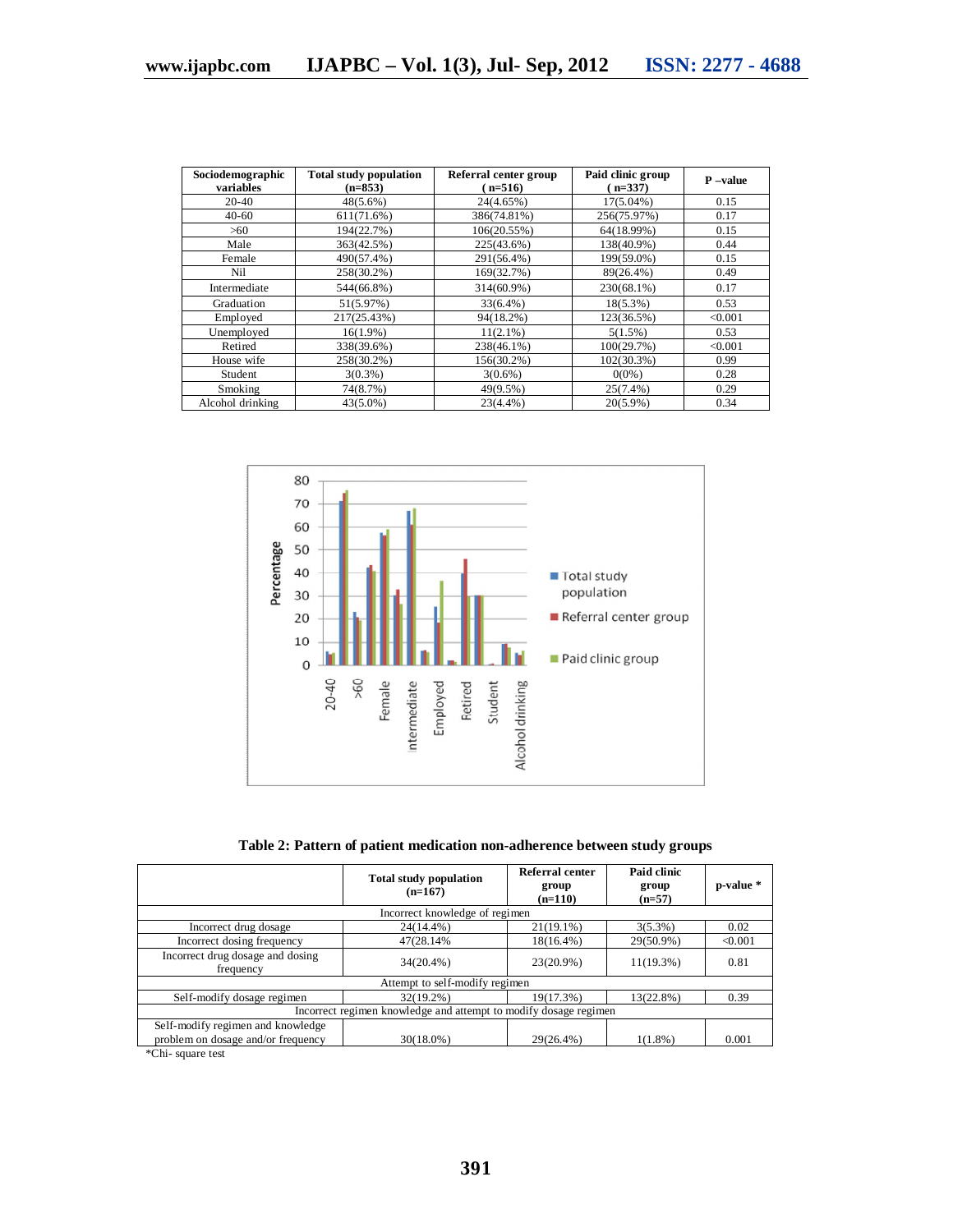| Ratings             | <b>Total study</b><br>population<br>$(n=853)$ | Referral center<br>$group(n=516)$ | Paid clinic<br>group $(n=337)$ | p-value* | Adherence<br>$group(n=686)$ | Non-adherence<br>$group(n=167)$ | p-value** |
|---------------------|-----------------------------------------------|-----------------------------------|--------------------------------|----------|-----------------------------|---------------------------------|-----------|
| Physical fitness    | $421(49.3\%)$                                 | 222(43.02)                        | 199(59.05)                     | < 0.001  | 334(48.68)                  | 87(52.09)                       | 0.43      |
| Feeling             | 811(95.0%)                                    | 476(92.24)                        | 335(99.40)                     | < 0.001  | 655(95.48)                  | 156(93.41)                      | 0.27      |
| Daily activity      | 834(97.8%)                                    | 500(96.89)                        | 334(99.10)                     | 0.03     | 670(97.66)                  | 164(98.20)                      | 0.19      |
| Social activity     | 835(97.9%)                                    | 499(96.70)                        | 336(99.70)                     | 0.003    | 673(98.10)                  | 148(88.62)                      | 0.51      |
| Change in<br>health | 795(93.2%)                                    | 476(92.24)                        | 319(94.65)                     | 0.17     | 638(93.00)                  | 157(94.01)                      | 0.74      |
| Overall health      | 683(80.1%)                                    | 222(43.02)                        | 199(59.05)                     | < 0.001  | 334(48.68)                  | 87(52.09)                       | 0.43      |

**Table 3: Patients showing moderate to very good health status in the study groups** \*By Chi-square test comparing referral center and paid clinic group

\*\*By Chi-square test comparing adherence and non adherence group